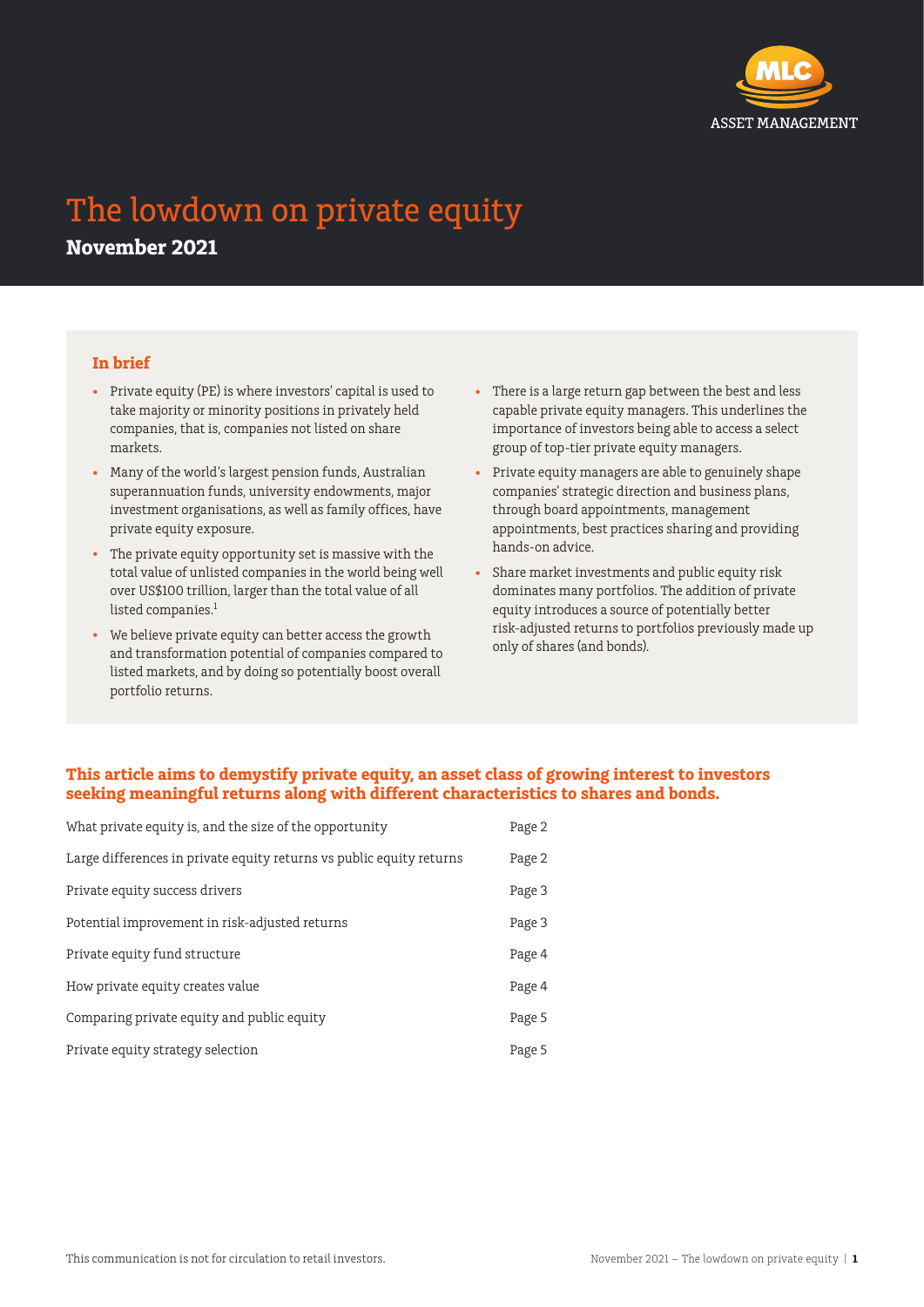## **What private equity is, and the size of the opportunity**

Private equity (PE) is a form of financing where investors' capital is used to take majority and minority positions in privately held companies, that is, companies not listed on share markets.

PE firms play an important role in economies by helping businesses, especially small-medium sized businesses, grow, and, in turn, generate returns for investors.

In times of stresses, such as the COVID-19 period, they have been even more important than usual, providing companies with capital and industry expertise to help them weather the crisis better.<sup>2</sup>

The history of private equity can be traced back to 1901, when J.P. Morgan, one of the great bankers of his era, bought Carnegie Steel Company from Andrew Carnegie and Henry Phipps.3

"Phipps took his share and created, in essence, a private equity fund called the Bessemer Trust. Phipps and his children started a trend of buying ownership positions in up-and-coming companies, or buying them outright.4

Many of the world's largest pension funds, Australian superannuation funds, university endowments, major investment organisations, as well as family offices, have private equity exposure.

There are many reasons for investor support for private equity. Arguably, the immensity of the opportunity set is the greatest reason for investor interest in private equity.

The size of the private equity industry grew almost 10-times from the beginning of the 21st century to the first half of 2020 (**Chart 1**).5 The private equity opportunity set is massive with the total value of unlisted companies in the world being well over US\$100 trillion, larger than the total value of all listed companies.<sup>6</sup>

With public markets increasingly dominated by huge, maturing business that generate more cash than they can spend on future growth opportunities,<sup>7</sup> investors are increasingly widening their lens to the growth potential on offer in the non-listed arena.

#### **Chart 1: Private equity market growth has exceeded listed equity market growth**

Growth of global PE net asset value and public market capitalisation, 20009-1H 2020 (2000=100)



**Source**: A year of disruption in the private markets (Exhibit 13), McKinsey Global Private Markets Review 2021, April 2021, Exhibit 13, https://www.mckinsey.com/~/media/mckinsey/industries/private%20 equity%20and%20principal%20investors/our%20insights/ mckinseys%20private%20markets%20annual%20review/2021/ mckinsey-global-private-markets-review-2021-v3.pdf, accessed 21 October 2021.

#### **Large differences in private equity returns vs public equity returns**

Another reason for investing in private equity is that it diversifies away from share market related investment risk and potentially improves portfolios' risk-adjusted returns.

"Potential" is the key word here.

Private equity investing is riskier than listed company investing, the chief risk being the illiquidity of private equity ownership.

Capital in private equity funds is tied up for the fund's life of the ownership of private companies, which can be anything from four to six years, depending on the types of companies owned.

In other words, private equity investing requires investor patience.

Owing to this illiquidity risk, private equity investors demand an "illiquidity premium"; the potential return over and above what's possible from listed shares and other forms of public market investing, on an after-fees basis.

Despite insisting on an "illiquidity premium," many private equity investments, in fact, underperform public market investments.

This fact, by itself, doesn't torpedo the case for private equity investing. What it does is emphasise the importance of having strong relationships with and access to the world's proven private equity managers.

One way of unpacking this is to delve into differences in returns between managers of share market investments versus private equity managers.

There is a large return gap between the best and less capable private equity managers. By contrast, a much smaller return gap can be seen between the best and least able public equity managers (**Chart 2**).

All this underlines the importance of relationships between investors and a select group of top-tier private equity managers.

#### **Chart 2: Large performance gap between best and less capable private equity managers vs listed equity managers**

Average annual manager returns by asset class (1 January 2006 - 31 December 2020)

|                   | long-only strategies<br>Avg dispersion from median to 5th %ile Avg dispersion from median to 5th %ile<br>28% |           |                           |                    |                   |                            |                       | Actively managed Alternative asset strategies<br>(available as active only)<br>19.8% |                     |              |                     |  |
|-------------------|--------------------------------------------------------------------------------------------------------------|-----------|---------------------------|--------------------|-------------------|----------------------------|-----------------------|--------------------------------------------------------------------------------------|---------------------|--------------|---------------------|--|
| 60%               |                                                                                                              |           |                           |                    |                   |                            |                       |                                                                                      |                     | 34.2%        |                     |  |
| 45%<br>30%        | Dispersion from median to 5th %ile<br>$\bullet$ Median manager                                               |           |                           |                    |                   |                            | 23.6%<br>15.4%        |                                                                                      |                     |              |                     |  |
|                   |                                                                                                              | 2.4%      | 2.4%                      | 2.9%               | 2.9%              | 3.3%                       | 4.2%                  | 5.9%                                                                                 |                     |              |                     |  |
| 15%               | 1.5%                                                                                                         |           |                           |                    |                   |                            |                       |                                                                                      |                     |              |                     |  |
| 0%                |                                                                                                              |           |                           |                    |                   |                            |                       |                                                                                      |                     |              |                     |  |
| $-15%$            |                                                                                                              |           |                           |                    |                   |                            |                       |                                                                                      |                     |              |                     |  |
|                   | Core/Core+<br><b>Bonds</b>                                                                                   | <b>EM</b> | US <sub>LC</sub><br>Value | Global<br>ex US Eq | US SC<br>Value    | US <sub>LC</sub><br>Growth | <b>USSC</b><br>Growth | Hedge<br><b>Funds</b>                                                                | Global<br><b>RE</b> | Global<br>PE | Global<br><b>VC</b> |  |
| $\mathbf{r}$      | 147                                                                                                          | 43        | 201                       | 130                | 131               | 163                        | 102                   | 250                                                                                  | 770                 | 1,179        | 1,031               |  |
| 5th %ile          | 6.7%                                                                                                         | 10.5%     | 10.9%                     | 8.8%               | 11.7%             | 15.3%                      | 16.8%                 | 12.6%                                                                                | 24.7%               | 36.9%        | 49.7%               |  |
| Median            | 5.2%                                                                                                         | 8.1%      | 8.5%                      | 5.9%               | 8.8%              | 12.0%                      | 12.6%                 | 6.7%                                                                                 | 9.3%                | 13.3%        | 15.5%               |  |
| <b>lisnersion</b> | 1.5%                                                                                                         | 2.4%      | 2.4%                      | 2.9%               | 2.90 <sub>6</sub> | 3.3%                       | 4.2%                  | 5.9%                                                                                 | 15.4%               | 23.6%        | 34.2%               |  |

**Source**: Building winning portfolios through private equity (Figure 6), Cambridge Associates, August 2021, https://www.cambridgeassociates.com/insight/building-winningportfolios-through-private-investments/, accessed 21 October 2021.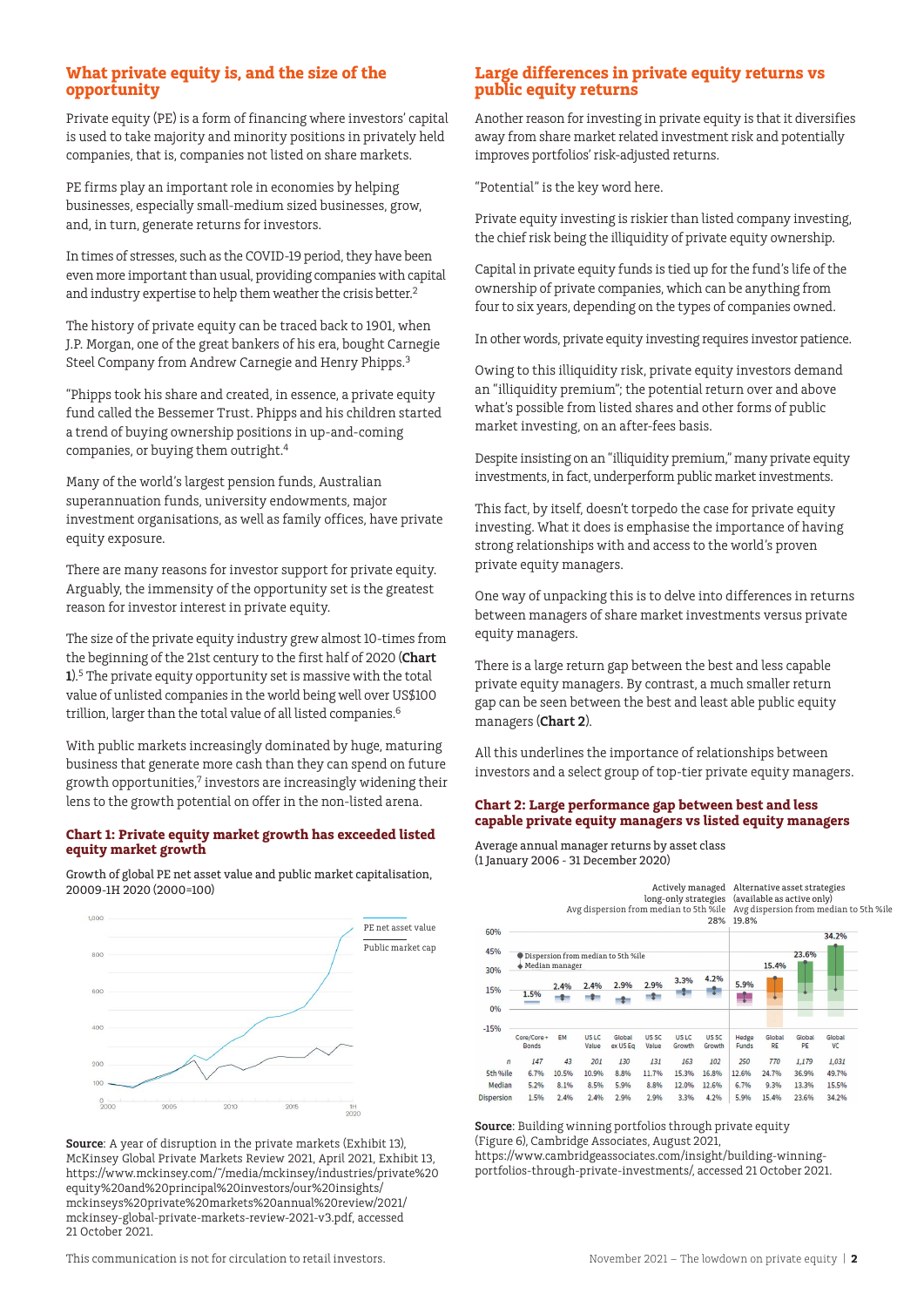In other words, just as not all companies are equally good, neither are all private equity managers equally skilled.

See *PE success drivers* for a summary of why private equity investments can potentially achieve superior returns versus public markets investing.

#### **PE success drivers**

Even the largest public company investors generally own small fractions of the shares of major listed companies.

In private equity, however, a handful of investors, usually through a private equity fund, either own companies outright, or assume large equity stakes in those companies.

This provides the ability to genuinely influence companies' strategic direction and business plans, through board appointments, and management appointments.

It's common practice for private equity owners to incentivise investee company managers with compensation regimes tied to long-term operational and financial improvement.

Increasing cashflow, widening operating margins, sharpening cost-to-income ratios are some of the key improvements management teams are expected to deliver.

Moreover, investee company managers, free from the short-termism of public companies' quarterly reporting cycle, are judged on improvements and achievements measured over the four-six year time-horizons usually associated with private equity ownership.

Finally, it's usual for experienced private equity managers to have intimate knowledge of the operational and financial details of investee companies, and their industry eco-systems, and use this knowledge to generate change and drive company performance.

## **Potential improvement in risk-adjusted returns**

Share market investments and equity risk, dominates many portfolios. The addition of private equity introduces a source of potentially better risk-adjusted returns to portfolios previously made up only of shares and bonds.

A US study8 delved into the issue. Using realised and publicly available forecasted data, the iCapital study evaluated scenarios resulting from the addition of private equity into a traditional 60/40 equity/fixed income portfolio.

Note that the analysis using both historical (**Chart 3**) and expected (**Chart 4**) returns, volatility, and correlation inputs, and the outcomes are illustrative, and based on modelling.<sup>9</sup>

#### **Chart 3: Private equity delivers a performance lift with varying degrees of volatility**

Hypothetical historical analysis

| Time                     | Public                                  | Fixed                                                      | Private                                  |
|--------------------------|-----------------------------------------|------------------------------------------------------------|------------------------------------------|
| period                   | equities                                | income                                                     | equity                                   |
| June 1994<br>- June 2019 | S&P 500<br>Index,<br>monthly<br>returns | Bloomberg<br><b>Barclays US</b><br>Aggregate<br>Bond Index | Cambridge<br>US PE<br>Index,<br>quartely |

Note: For each index, the 25-year period of June 1994 through June 2019 was used, which includes multiple bull and bear market cycles with disparate performance results for each asset class.

#### **Comparative risk and return characteristics for sample portfolio allocations (1994-2019)**



For illustrative purposes only. These hypothetical portfolios are not intended to represent portfolios that an investor would necessarily have been able to construct.  $\mu$ e lo construct.

**Source**: Evaluation the impact of private equity in a 60/40 portfolio, Joseph Burns and Nick VeronisJune 25, 2020, https://www.icapitalnetwork.com/ insights/private-equity/evaluating-the-impact-of-private-equity-in-a-60- 40-portfolio/, accessed 28 October 2021.

Nevertheless, they help to convey that the inclusion of private equity can plausibly increase total portfolio returns with lower volatility than equities, when the private equity allocation is Funded by allocating capital from listed shares **(Chart 3**).

Of course, when the private equity allocation is funded from fixed income, overall portfolio volatility rises, but this is compensated by significant performance gain (**Chart 3)**.

Moreover, forward looking analysis underscores the assertion that private equity is conceivably a source of better risk-adjusted returns, compared to shares and bonds, as private equity's markedly higher volatility of returns is compensated by a sizeable, positive return differential (**Chart 4**). Fix<br>Grix<br>Mc<br>pri<br>et<br>na

## Chart 4: Private equity could conceivably be a source of **better risk-adjusted returns**

Model assumptions for forward-looking analysis

|                 | Return | <b>Volatility</b> |
|-----------------|--------|-------------------|
| Private equity  | 9.1%   | 16.1%             |
| Public equities | 6.1%   | 15.6%             |
| Fixed income    | 3.8%   | 5.1%              |

For discussion purposes only. Future results are not guaranteed and loss of principal may occur.

Source: Evaluation the impact of private equity in a 60/40 portfolio, Joseph Burns and Nick VeronisJune 25, 2020, https://www.icapitalnetwork.com/ insights/private-equity/evaluating-the-impact-of-private-equity-in-a-60- 40-portfolio/, accessed 28 October 2021.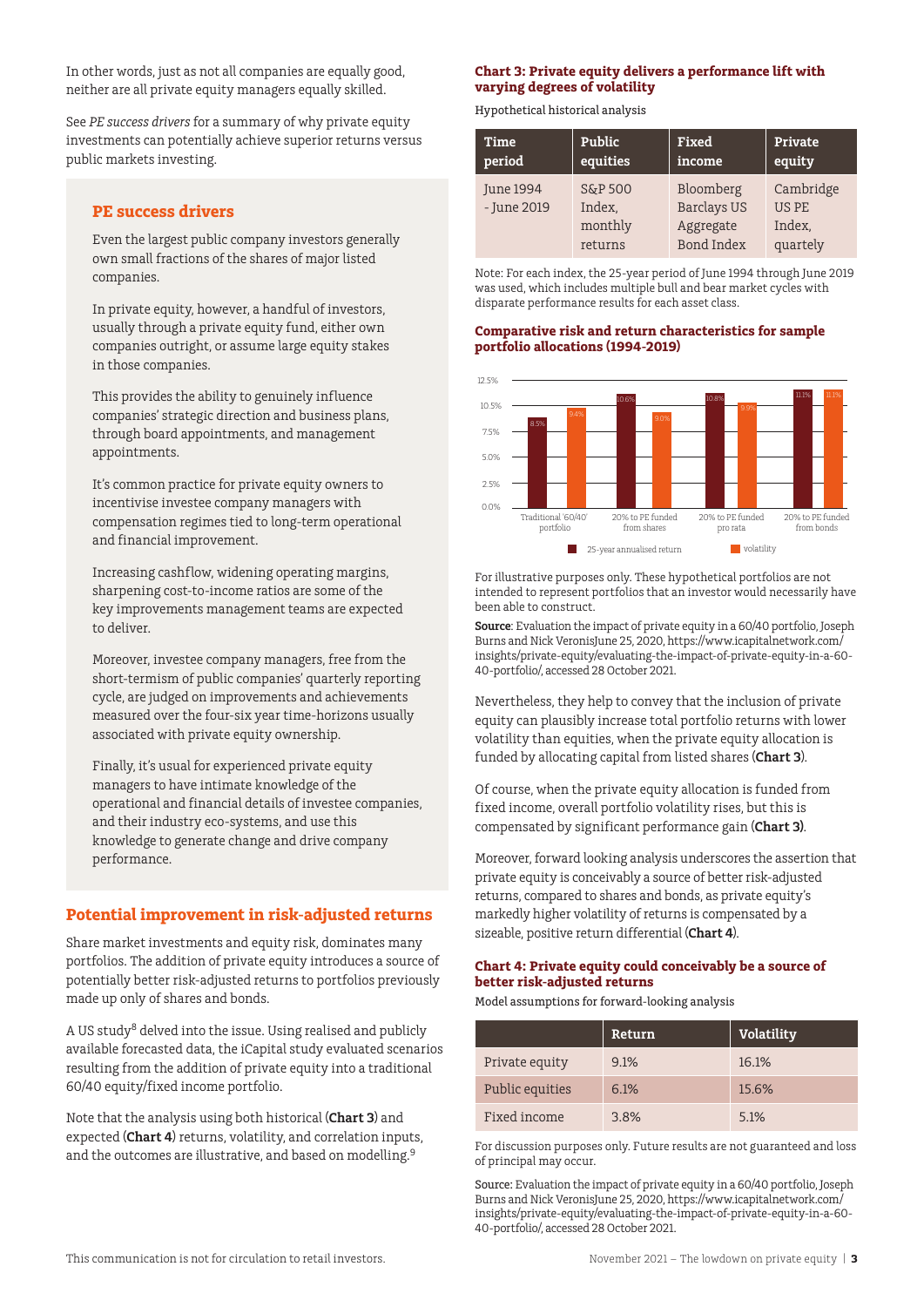The principle of risk-adjusted return is all-important as higher risks can lead to higher returns, which most would accept as a reasonable trade-off. However, higher risks can also result in lower returns, an outcome most would want to avoid.

All up, we believe carefully selected private equity investments can potentially deliver extra returns with a different risk profile to shares and bonds.

# **Private equity fund structure**

In a typical private capital structure arrangement (**Chart 5**), a private equity fund manager, (also known as a "General Partner"), will aim to raise a specific amount of capital and then close the fund when the target is reached.

The General Partner's financial contribution is generally in the 2-5% range of the total amount to be raised, with investors, (also known as "Limited Partners"), providing most funding. The General Partner's contribution ensures alignment with Limited Partner investors – the General Partner has 'skin in the game'.

#### **Chart 5: Typical private equity fund structure**



**Source**:MLC Asset Management

All parties agree on the time-period in which the fund will operate — usually four to six years.

Investment returns are realised when investee companies are sold to another buyer or go public, through a stock exchange listing.

# **How private equity creates value**

Private equity investment offers access to companies that vary in their stage of maturity and size.

This access to growth and transformation potential across the company lifecycle (**Chart 6**) can boost private equity performance, when compared to listed market equities, as public markets typically only cater for larger companies that, in many cases, are already mature.

Furthermore, large listed companies are so thoroughly researched by both the buy and sell-side communities that it is difficult to unearth information advantages capable of driving long-term return outperformance.

On the other hand, many small listed companies are not so well covered by research analysts. In other words, there is likely to be an abundance of smaller listed and unlisted companies of unrealised potential ready to be discovered by private equity investors' intensive due diligence and analysis.

Private equity investors are famous for running a fine-tooth comb over companies.

Intensive analysis — both before acquiring a company, as well as after the acquisition during the investment period — can uncover the most minute details that, when coupled with the right incentive regimes for management, deliver strong operational and financial performance.

# **Chart 6: Company lifecycle and role of private equity**



**Source:** MLC Asset Management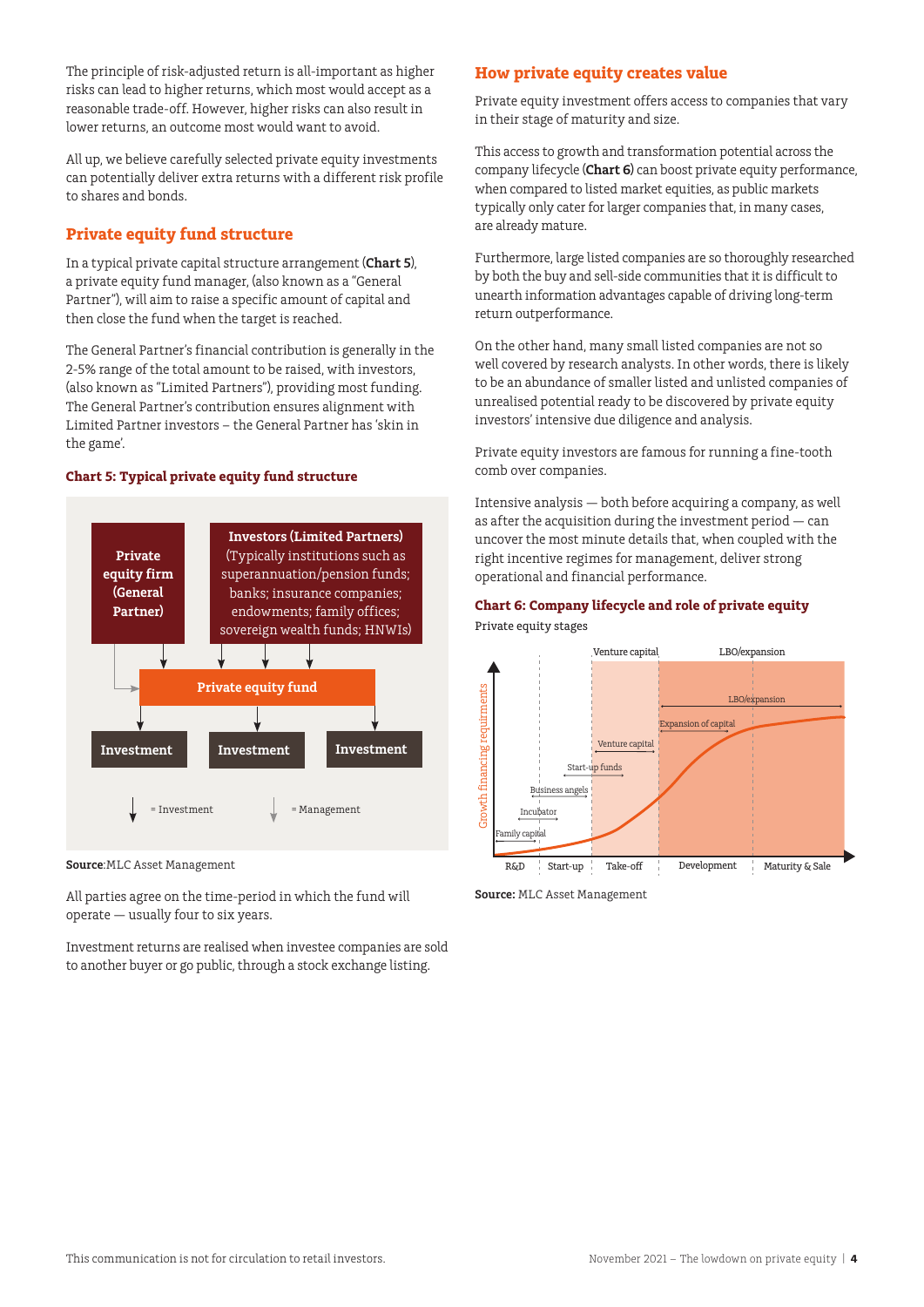# **Comparing private equity with public equity**

|                                                | <b>Private equity</b>                                                                                                                                                                                                                       | <b>Public equity</b>                                                                                                                                                           |
|------------------------------------------------|---------------------------------------------------------------------------------------------------------------------------------------------------------------------------------------------------------------------------------------------|--------------------------------------------------------------------------------------------------------------------------------------------------------------------------------|
| Definition                                     | Shares in a private company representing<br>investors' ownership is called private<br>equity                                                                                                                                                | Shares in a public company representing<br>investors' ownership is called public equity                                                                                        |
| Information disclosure requirements            | Not required to publicly publish<br>information about company operations,<br>business plans and financial performance                                                                                                                       | All material financial information required<br>to be publicly released                                                                                                         |
| Time horizons to judge business<br>performance | Investors and company can work to<br>execute long-term plans                                                                                                                                                                                | Short-termism stemming from quarterly<br>disclosure cycle                                                                                                                      |
| Level of investor involvement and<br>influence | Usually high as a relatively small number<br>of investors can own sizeable positions in<br>the company, including 100% ownership.<br>Investors often have direct influence over<br>the company's strategic direction and<br>major decisions | Even the largest shareholders usually only<br>own a relatively small part of the company<br>and this minimises the ability to directly<br>influence company plans and strategy |
| Composition of ownership                       | Comparatively few institutional investors,<br>endowments and high net worth investors<br>in each private equity fund                                                                                                                        | General public who can buy, sell, and<br>trade shares                                                                                                                          |
| Regulation                                     | Less regulated as they are not answerable<br>to public shareholders                                                                                                                                                                         | More regulated because shares are bought<br>and sold by retail investors and there are<br>public disclosure requirements                                                       |
| Volatility of share price                      | Typically lower                                                                                                                                                                                                                             | Daily valuations and trading can mean<br>high volatility                                                                                                                       |

# **Private equity strategy selection**

Private equity investment strategies are usually structured around one of four strategies.

# i. Venture strategies

Focus on providing funding to start-up or early stage companies. These are companies at the beginning of their life, and the funding provided helps them to commercialise their products and services.

# ii. Growth strategies

Focus on investment in companies that are more advanced in the commercialisation of their products and services but that still require high levels of investment to achieve their full potential.

## iii. Buy-out strategies

Involve implementing a change in the ownership of an established company, usually to facilitate a change in management, a new strategic direction, a change in capital structure or to drive improved operational performance.

# iv. Turnaround strategies

Usually involves investing in companies that have run into operating difficulties, and typically aim to implement significant changes to management and the company's corporate structure to help the operation become profitable.

- **1** The Global Capital Stock: Finding a Proxy for the Unobservable Global Market Portfolio, Gregory Gadzinski, Markus Schuller and Andrea Vacchino, The Journal of Portfolio Management, 2018, quoted in The evolving role of public and private equity markets. Willis Towers Watson 2019. Thinking Ahead Institute. thinkingaheadinstitute.org/content/uploads/2020/11/Private-Equity.pdf, accessed 30 July 2021.
- **2** The growing private equity market. Deloitte Insights. Henry, Tania Lynn Taylor, Frank Fumai, Jagat Patel, 5 November 2020, https:// www2.deloitte.com/us/en/insights/industry/financial-services/ private-equity-industry-forecast.html, accessed 30 July 2021.
- **3** A Brief History of Private Equity. Derek Loosvelt, 10 March 2009, https://www.vault.com/blogs/in-the-black-vaults-finance-careersblog/a-brief-history-of-private-equity, accessed 30 July 2021.
- **4** Ibid.
- **5** A year of disruption in the private markets. McKinsey Global Private Markets Review 2021, April 2021, https://www.mckinsey. com/~/media/mckinsey/industries/private%20equity%20and%20 principal%20investors/our%20insights/mckinseys%20private%20 markets%20annual%20review/2021/mckinsey-global-privatemarkets-review-2021-v3.pdf, accessed 30 July 2021.
- **6** The Global Capital Stock: Finding a Proxy for the Unobservable Global Market Portfolio, Gregory Gadzinski, Markus Schuller and Andrea Vacchino, The Journal of Portfolio Management, 2018, quoted in The evolving role of public and private equity markets. Willis Towers Watson 2019. Thinking Ahead Institute.file:///C:/Users/P791149/ Downloads/Private-Equity%20(1).pdf, accessed 30 July 2021
- **7** The evolving role of public and private equity markets. Willis Towers Watson 2019. Thinking Ahead Institute. https://www. thinkingaheadinstitute.org/content/uploads/2020/11/Private-Equity.pdf, accessed 28 October 2021
- **8** Evaluation the impact of private equity in a 60/40 portfolio, Joseph Burns and Nick VeronisJune, iCapital Network, 25, 2020, https:// www.icapitalnetwork.com/insights/private-equity/evaluatingthe-impact-of-private-equity-in-a-60-40-portfolio/, accessed 28 October 2021.
- **9** Ibid.